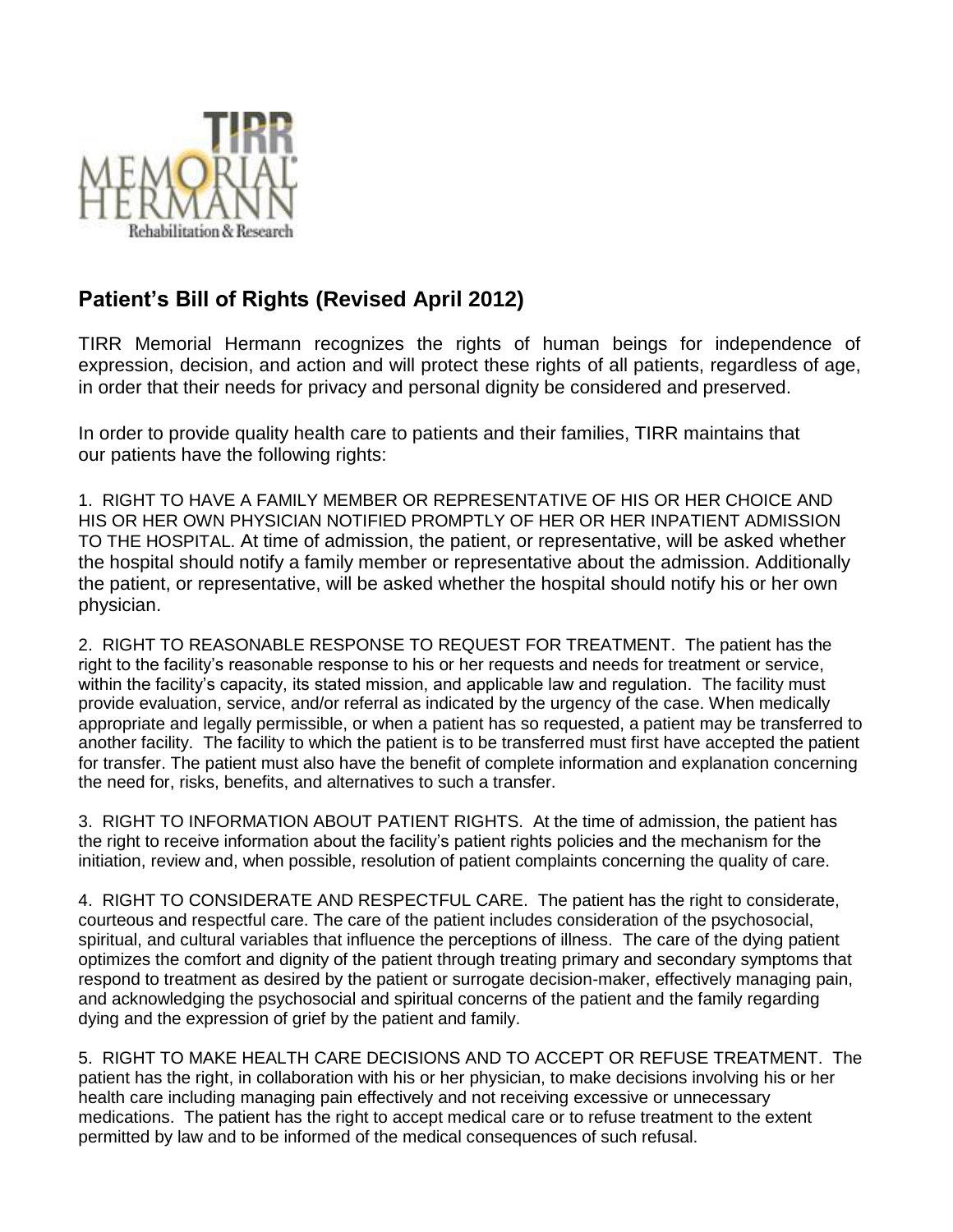6. RIGHT TO INFORMATION ABOUT MEDICAL TREATMENT. The patient has the right to the information necessary to enable him or her to make treatment decisions that reflect his or her wishes. The patient has the right to and is encouraged to obtain from physicians and other direct caregivers relevant, current, and understandable information concerning diagnosis, treatment, and prognosis. When it is not medically advisable to give such information to the patient, the information should be made available to the patient's legally qualified representative.

7. RIGHT TO GIVE INFORMED CONSENT. The patient has the right to receive from physicians information necessary to give informed consent prior to the start of any procedure or treatment. Except in emergencies when the patient lacks decision-making capacity and the need for treatment is urgent, the patient is entitled to the opportunity to discuss and request information related to the specific procedure or treatment, the risks involved, the possible length of recuperation, and the medically reasonable alternatives and their accompanying risks and benefits. Where medically significant alternatives for care or treatment exist, or when the patient requests information concerning medical alternatives, the patient has the right to know the name of the person responsible for the procedure or treatment.

8. RIGHT TO KNOW IDENTITY OF CAREGIVERS. Patients have the right to know the identity of physicians, nurses, and others involved in their care, as well as when those involved are students, residents, or other trainees. The patient also has the right to know the immediate and long-term financial implications of treatment choices, insofar as they are known.

9. RIGHT TO MAKE DECISIONS ABOUT PLAN OF CARE. The patient has the right to make decisions about the plan of care prior to and during the course of treatment and to refuse a recommended treatment or plan of care to the extent permitted by law and facility policy and to be informed of the medical consequences of this action. In case of such refusal, the patient is entitled to other appropriate care and services that the facility provides or transfer to another facility. When refusal of treatment prevents the provision of appropriate care in accordance with professional standards, the relationship with the patient may be terminated upon reasonable notice. The facility should notify patients of any policy that might affect patient choice within the facility.

10. RIGHT TO HAVE ADVANCE DIRECTIVES. The patient has the right to have an advance directive (such as a living will, directive to physicians, or durable power of attorney for health care) concerning treatment or designating a surrogate decision-maker with the expectation that the facility will honor the intent of that directive to the extent permitted by law and facility policy. The provision of care shall not be conditioned on the existence of an advance directive. Health care institutions must advise patients of their rights under state law and facility policy to make informed medical choices, ask if the patient has an advance directive, and include that information in patient records. The patient has the right to timely information about facility policy that may limit its ability to implement fully a legally valid advance directive.

11. RIGHT TO PRIVACY. The patient has the right to every consideration of privacy. Case discussion, consultation, examination and treatment should be conducted so as to protect each patient's privacy.

12. RIGHT TO CONFIDENTIALITY. The patient has the right to expect that all communications and records pertaining to his or her care will be treated as confidential, except in cases such as suspected abuse and public health hazards when reporting is permitted or required by law. The patient has the right to expect that the facility will emphasize the confidentiality of this information when it releases it to any other parties entitled to review information in these records.

13. RIGHT OF ACCESS TO MEDICAL RECORD. The patient has the right to review the records pertaining to his or her medical care and to have the information explained or interpreted as necessary, except when restricted by law. The hospital allows the patient to request, amend, and obtain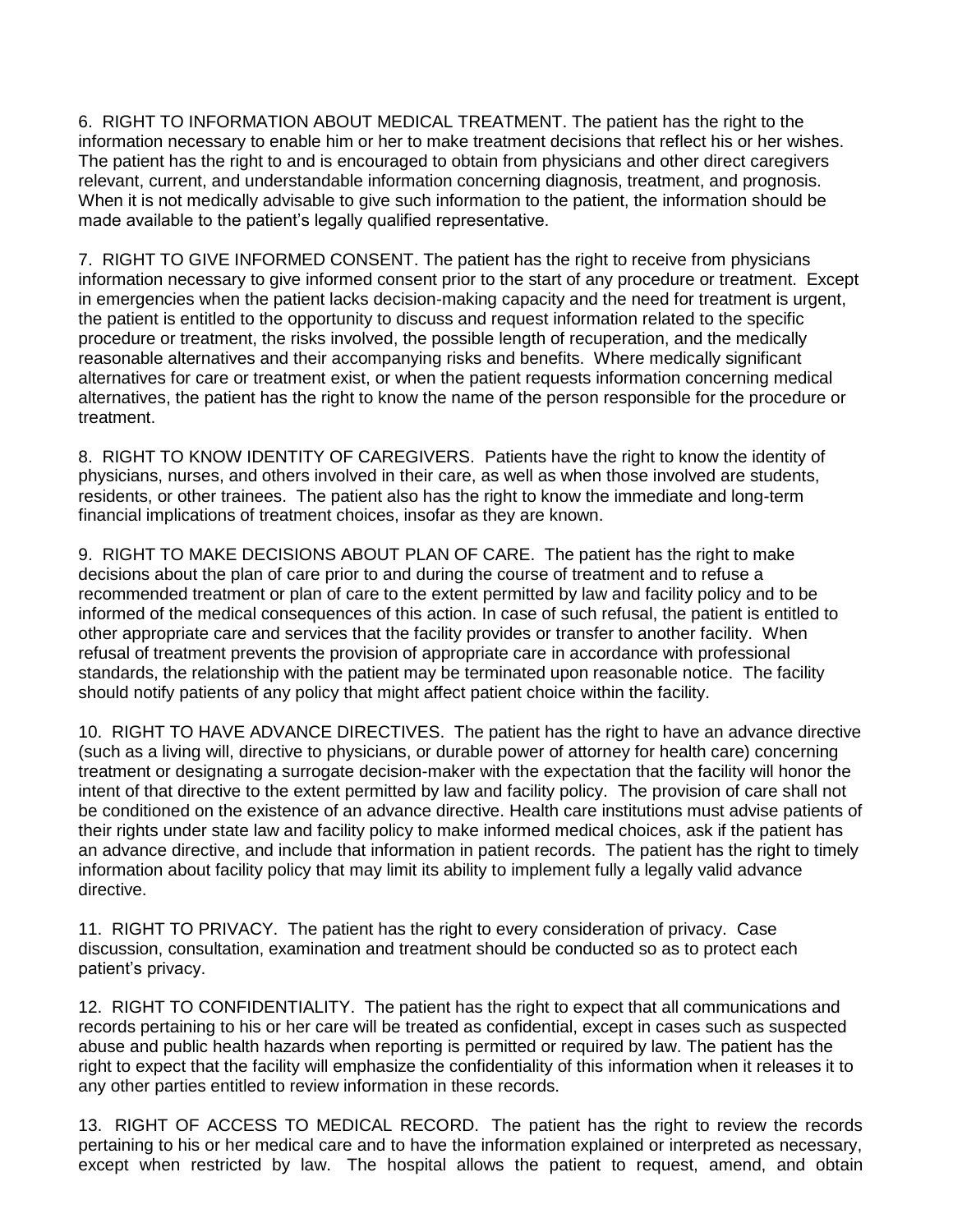information on disclosures of his or her information, in accordance with laws and regulations. The patient and/or the patient's legally designated representative have the right to access the information contained in the patient's medical record, within the limits of the law.

14. RIGHT TO BE INFORMED OF BUSINESS AND PROFESSIONAL RELATIONSHIPS. The patient has the right to ask and be informed of the existence of business relationships among the facility, educational institutions, other health care providers, or payers that may influence the patient's treatment and care. The patient has the right to obtain information as to the existence of any professional relationships among individuals, by name, who are treating the patient.

15. RIGHT TO PARTICIPATE IN ETHICAL ISSUES. The patient or the patient's designated representative has the right to participate in the consideration of ethical issues that arise in the care of the patient.

16. RIGHT TO PARTICIPATE IN RESEARCH. The patient has the right to consent to or decline to participate in proposed research studies or human experimentation affecting care and treatment or requiring direct patient involvement, and to have those studies fully explained prior to consent. A patient who declines to participate in research or experimentation is entitled to the most effective care that the facility can otherwise provide.

17. RIGHT TO CONTINUITY OF CARE. The patient has the right to expect reasonable continuity of care when appropriate and to be informed by physicians and other caregivers of available and realistic patient care options when hospital/medical care is no longer appropriate. The patient has the right to know in advance what appointment times and physicians are available and where. The patient has the right to expect that the facility will provide a mechanism whereby the patient is informed by his or her physician, or a delegate of the physician, of the patient's continuing health care requirements following discharge.

18. RIGHT TO BE INFORMED OF POLICIES AND PROCEDURES. The patient has the right to be informed of facility policies and practices that relate to patient care, treatment, and responsibilities. The patient has the right to be informed of available resources for resolving disputes, complaints, grievances, and conflicts, such as ethics committees, patient representatives, or other mechanisms available in the facility.

19. RIGHT TO RECEIVE EXPLANATION OF BILL. The patient has the right to be informed of the facility's charges for services and available payment methods. The patient has the right to examine and receive an explanation of his or her bill regardless of source of payment.

20. RIGHT TO EQUAL ACCESS TO TREATMENT. Patient shall have equal access to treatment or accommodations that are medically indicated regardless of race, creed, sex, national origin, or source of sponsorship.

21. RIGHT TO PARTICIPATE IN TREATMENT AND DISCHARGE PLANS. The patient has the right to be included in establishing and monitoring his or her individual treatment plan to the extent possible based on physical and cognitive status. The patient is expected to participate in decisions regarding his or her discharge plan to the extent possible based on physical and cognitive status.

22. RIGHT OF ACCESS TO INTERPRETER. The patient who does not speak or understand the language of the predominant population will have access to an interpreter to assure understanding of the patient's medical status and rehabilitation treatment plan. The patient with hearing or speech impairments will have access to appropriate communication services. Patients and families who sign as a communication technique are provided certified level 3 signers for interpretation of medical information and home care instruction.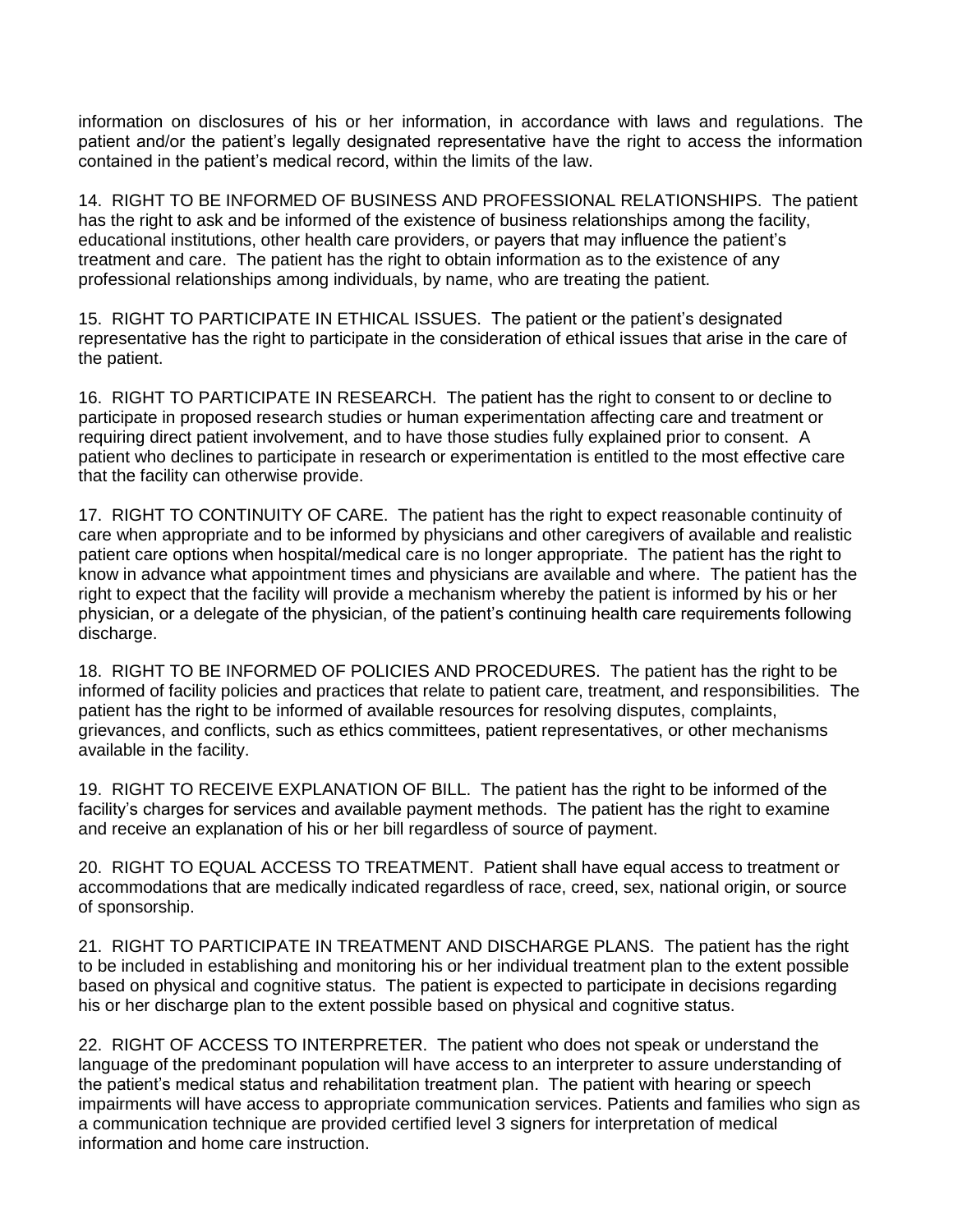23. RIGHT TO SURROGATE DECISION-MAKER. The patient's guardian, next of kin, or legally authorized responsible person has the right to exercise, to the extent permitted by law, the rights delineated on behalf of the patient if the patient has been adjudicated incompetent in accordance with the law; if the patient is found by his or her physician to be medically incapable of understanding the proposed treatment or procedure; if the patient is unable to communicate his or her wishes regarding treatment; or if the patient is a minor.

24. RIGHT TO BE FREE FROM ABUSE. The patient has the right to be free from mental, physical, sexual, and verbal abuse, neglect, and exploitation. Patients have the right to access protective and advocacy services.

25. RIGHT TO BE FREE FROM RESTRAINTS. All patients have the right to be free from restraint or seclusion, of any form, imposed as a means of coercion, discipline, convenience, or retaliation by staff. Restraint or seclusion may only be imposed to ensure the immediate physical safety of the patient, a staff member, or others and must be discontinued at the earliest possible time.

26. RIGHT TO PRESERVATION OF SELF-IMAGE. The patient has the right to an environment that preserves dignity and contributes to a positive self image**.**

27. ADDITIONALLY THE ADOLESCENT PATIENT IS ENTITLED TO THE FOLLOWING PATIENT RIGHTS:

- a. Right to request to be separated from adult patients
- b. Right to regular communication between the minor patient and the patient's family.

28. RIGHT OF THE PATIENT TO HAVE VISITORS: TIRR Memorial Hermann informs its patients:

- a. Of his or her visitation rights as a patient, including any clinical restrictions or limitations on such rights;
- b. Of the right, subject to his/her consent to receive the visitors whom he or she designates, including, but not limited to, a spouse, a domestic partner (including same sex domestic partner), another family member, or a friend and his or her right to withdraw or deny such consent at any time;
- c. TIRR MH will not restrict, limit, or otherwise deny visitation privileges on the basis of race, color, national origin, religion, sex, gender identity, sexual orientation, or disability;
- d. TIRR MH will ensure that all visitors enjoy full and equal visitation privileges consistent with patient preferences.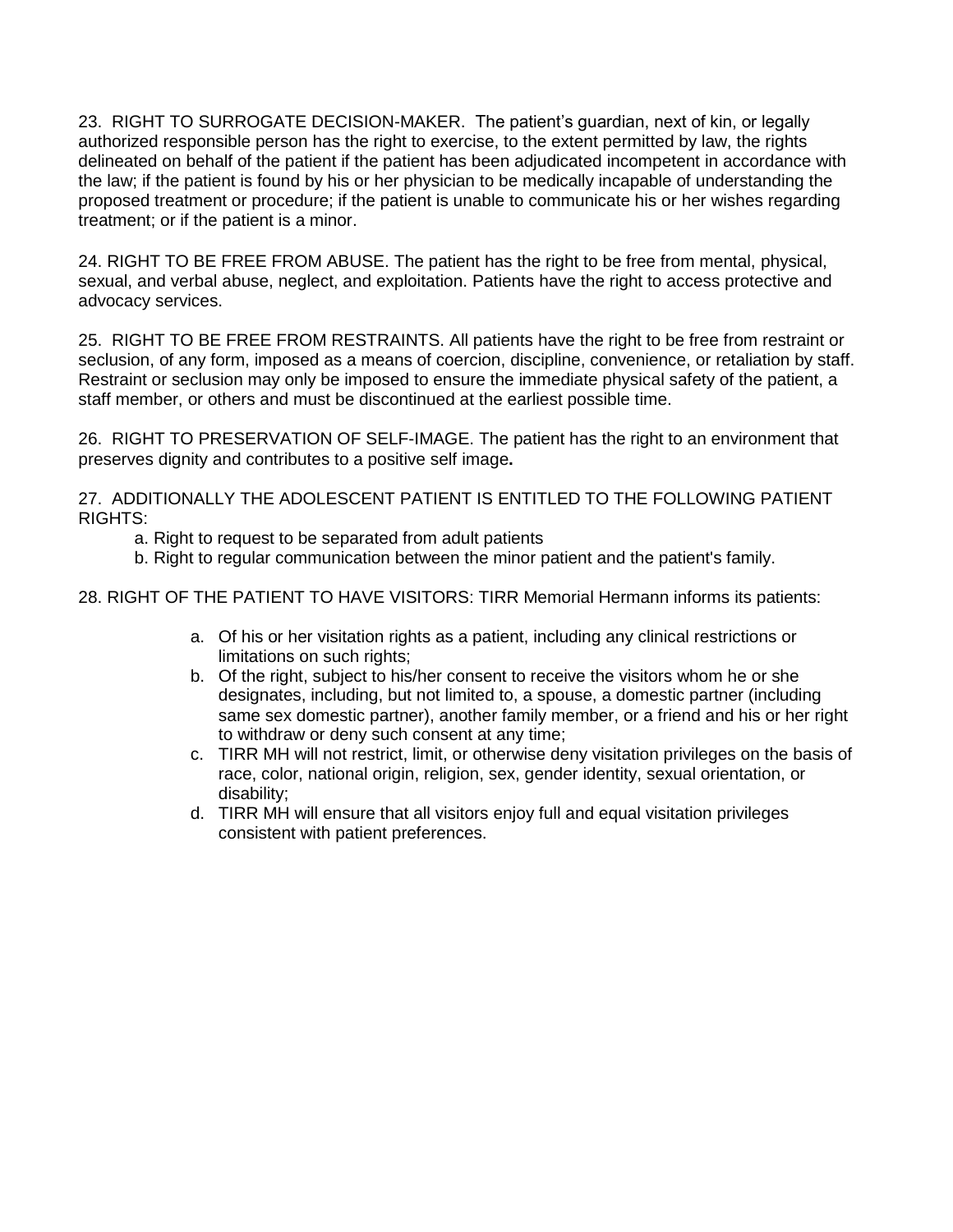## **PATIENT'S RESPONSIBILITIES**

- 1. RESPONSIBILITY FOR PROVIDING INFORMATION. The patient is responsible for providing, to the best of his or her knowledge, information about present complaints, past illnesses, hospitalizations, medications, and other matters related to health status. To participate effectively in decision making, the patient must be encouraged to take responsibility for requesting additional information or clarification about his or her health status or treatment when the patient does not fully understand information and instructions. The patient has the responsibility to report unexpected changes in his or her condition to the responsible physician or member of the health care team.
- 2. RESPONSIBILITY FOR FOLLOWING TREATMENT PLAN. The patient is responsible for following the treatment plan recommended by the physician primarily responsible for his or her care. This may include following the instructions and recommendations of the rehabilitation team members assigned to carry out the coordinated plan of care. The patient is responsible for keeping appointments and, when the patient is unable to do so for any reason, for notifying the appropriate member of the health care team. The patient is responsible for informing his or her physician and other caregivers if the patient anticipates problems in following prescribed treatment.
- 3. RESPONSIBILITY FOR REFUSAL OF TREATMENT. The patient is responsible for his or her actions if the patient refuses treatment or does not follow the physician's instructions.
- 4. RESPONSIBILITY FOR PROVIDING COPY OF ADVANCE DIRECTIVES. The patient is responsible for ensuring that the health care facility has a copy of the patient's written advance directive if he or she has one.
- 5. RESPONSIBILITY FOR FINANCIAL OBLIGATIONS. The patient is responsible for assuring that the financial obligations of his or her health care are fulfilled as promptly as possible. The patient is responsible for providing necessary information for insurance claims and for working with the facility to make payment arrangements, when necessary.
- 6. RESPONSIBILITY FOR FOLLOWING RULES AND REGULATIONS. The patient is responsible for following facility rules and regulations affecting patient care and conduct. The patient should be aware of the facility's obligation to be reasonably efficient and equitable in providing care to other patients and the community. The facility's rules and regulations are designed to help the facility meet this obligation.
- 7. RESPONSIBILITY FOR BEING CONSIDERATE OF RIGHTS OF OTHERS. Patients and their families are responsible for making reasonable accommodations to the needs of the facility, other patients, medical staff, and facility employees. The patient is responsible for being considerate of the rights of other patients and facility personnel, and for assisting in the control of noise and the number of visitors. The patient is responsible for being respectful of the property of other persons and of the facility.
- 8. RESPONSIBILITY FOR PERSONAL HEALTH. A person's health depends on much more than health care services. The patient is responsible for recognizing the impact of his or her life-style on personal health.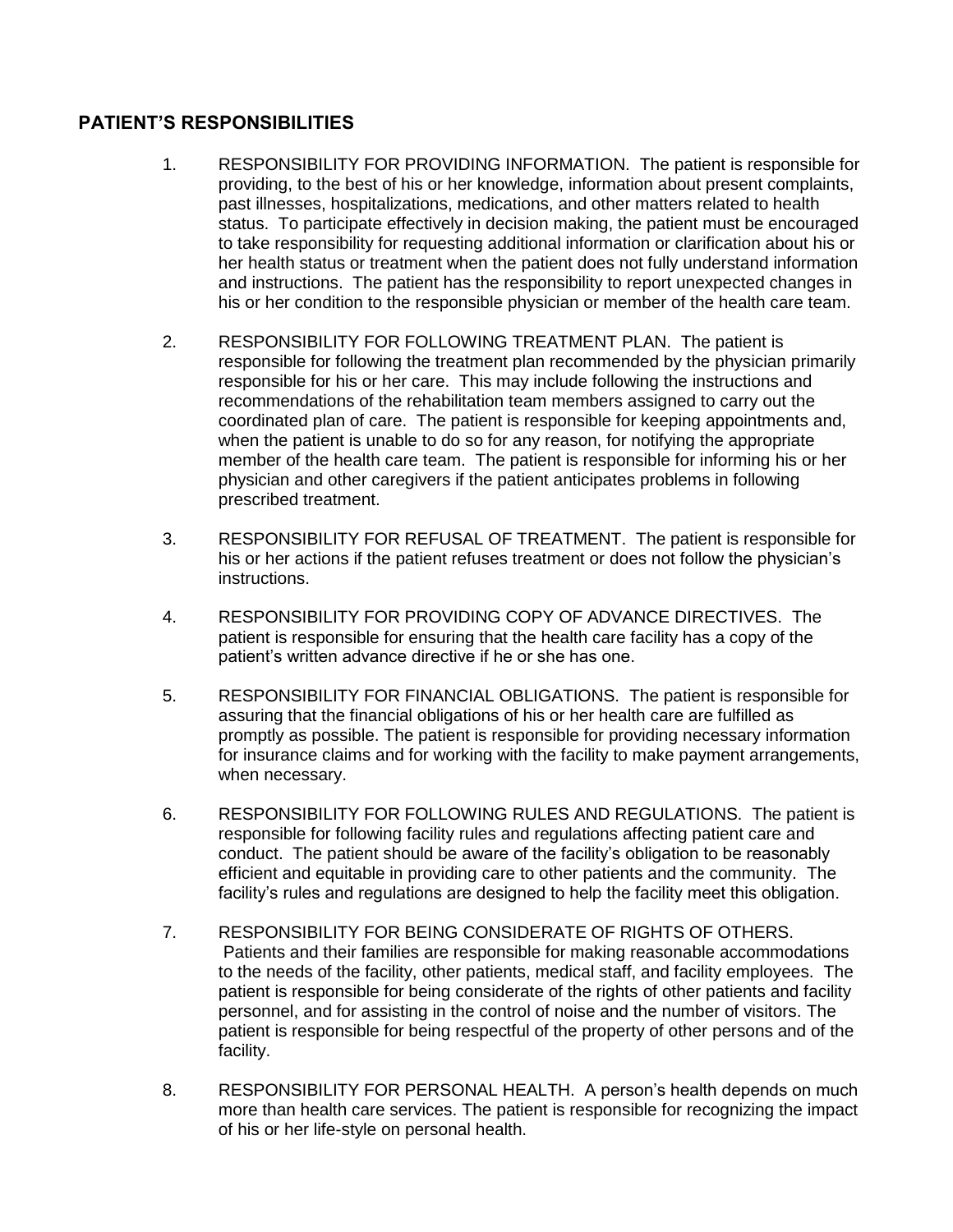

## **Patient's Rights and Responsibilities (Condensed Version – Revised April 2012)**

TIRR Memorial Hermann recognizes the rights of human beings for independence of expression, decision, and action and will protect these rights of all patients, regardless of age, in order that their needs for privacy and personal dignity be considered and preserved.

In order to provide quality health care to patients and their families, TIRR MH maintains that our patients have the:

- 1. Right to have a family member or representative of his or her choice and his or her own physician notified promptly of his or her admission to the hospital.
- 2. Right to the facility's reasonable response to treatment requests within the facility's mission
- 3. Right to equal access to treatment
- 4. Right to be free from all forms of abuse
- 5. Right to access protective and advocacy services
- 6. Right to considerate, courteous and respectful care
- 7. Right to an environment that preserves dignity and contributes to a positive self image
- 8. Right to make health care decisions about the plan of care, including managing pain effectively and to accept or refuse treatment
- 9. Right to participate in treatment and discharge plans
- 10.Right not to receive excessive or unnecessary medications.
- 11.Right to effective communication and involvement in all aspects of care
- 12.Right to know the identity of healthcare staff and physicians providing care
- 13.Right to receive information about a treatment or procedure in order to give an informed consent
- 14.Right to be free from restraints of any form which are not medically necessary
- 15.Right to access an interpreter
- 16.Right to formulate advance directives
- 17.Right to appoint a surrogate decision-maker
- 18.Right to personal privacy and confidentiality of health information
- 19.Right to receive information about patient rights and the information on how to resolve patient complaints, grievances and conflicts
- 20.Right to participate in ethical issues, including resolution of problems regarding health care decisions
- 21.Right to be informed of human research and educational projects affecting treatment
- 22.Right of access to medical record
- 23.Right to request and receive an itemized bill.
- 24.Right to request to be roomed separately from adult patients (minors)